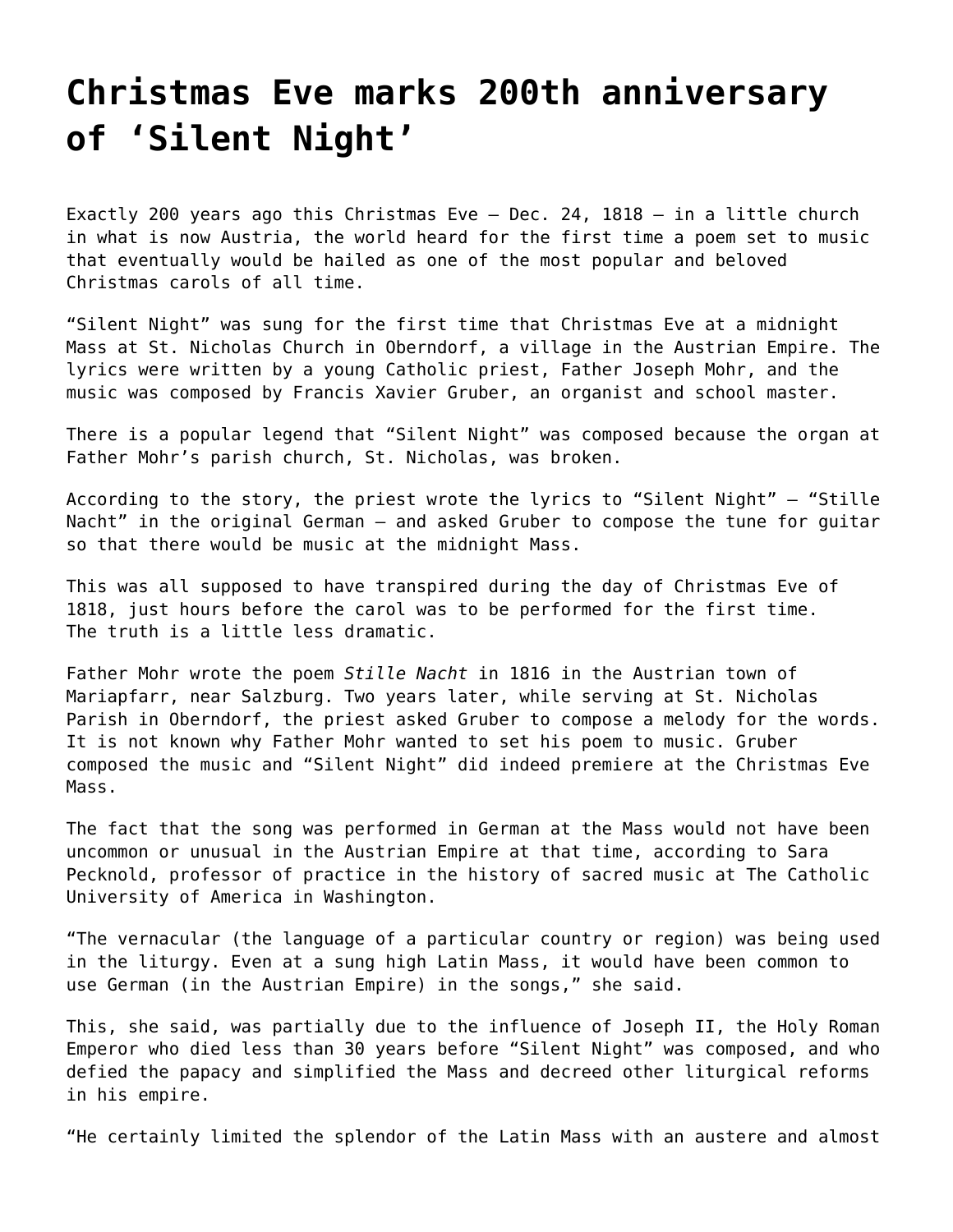Calvinistic approach to worship," Pecknold said. "So it certainly would have been proper to have a hymn sung in German accompanied by a guitar."

The carol eventually spread its way from the small village to other parts of the Austrian Empire and eventually to the rest of the world. The attraction to the carol comes from "it's blend of the particular and the universal," Pecknold noted.

Father Mohr's poem, *Stille Nacht*, was written "in the wake of tumultuous activity," Pecknold said. "The Napoleonic Wars were still fresh in everyone's mind, so to write a poem about stillness and peace certainly makes sense. And it speaks about the universal peace that Christ brings to all people."

The carol's English version begins with the words:

"Silent night, holy night All is calm, all is bright 'Round yon Virgin Mother and Child Holy Infant so tender and mild Sleep in heavenly peace Sleep in heavenly peace"

The tune composed by Gruber "is interesting because it is not very sophisticated, but composed in a very folksy style. It is basically a simple tune with a folksy, pastoral setting and an undulating melodic swing. It is not too difficult to sing," Pecknold said.

The carol's fame — and popularity — in the United States is due in a large part to the Rainer Family Singers, a popular early 19th-century group of traveling singers from Austria who performed the song as part of their repertoire. It is believed the group brought the song to this country during their 1839 tour here.

"Stille Nacht" was translated into the English "Silent Night" by an Episcopal priest, the Rev. John Freeman Young.

"The English translation could be a little better," Pecknold conceded. The original "Stille Nacht" has six verses. The English translation only has three — the first, second and sixth verses of the original.

According to the Stille Nacht Association, an Austrian-based organization dedicated "to make the song, its origin and its message resonate in the hearts and minds of locals and visitors from all over the world, "the carol is universally beloved.

"By the turn of the (20th) century 'Silent Night' was being sung on all continents, brought to the far reaches of the globe by Catholic and Protestant missionaries. Today we are aware of translations into more than 300 languages and dialects," the organization notes on its website.